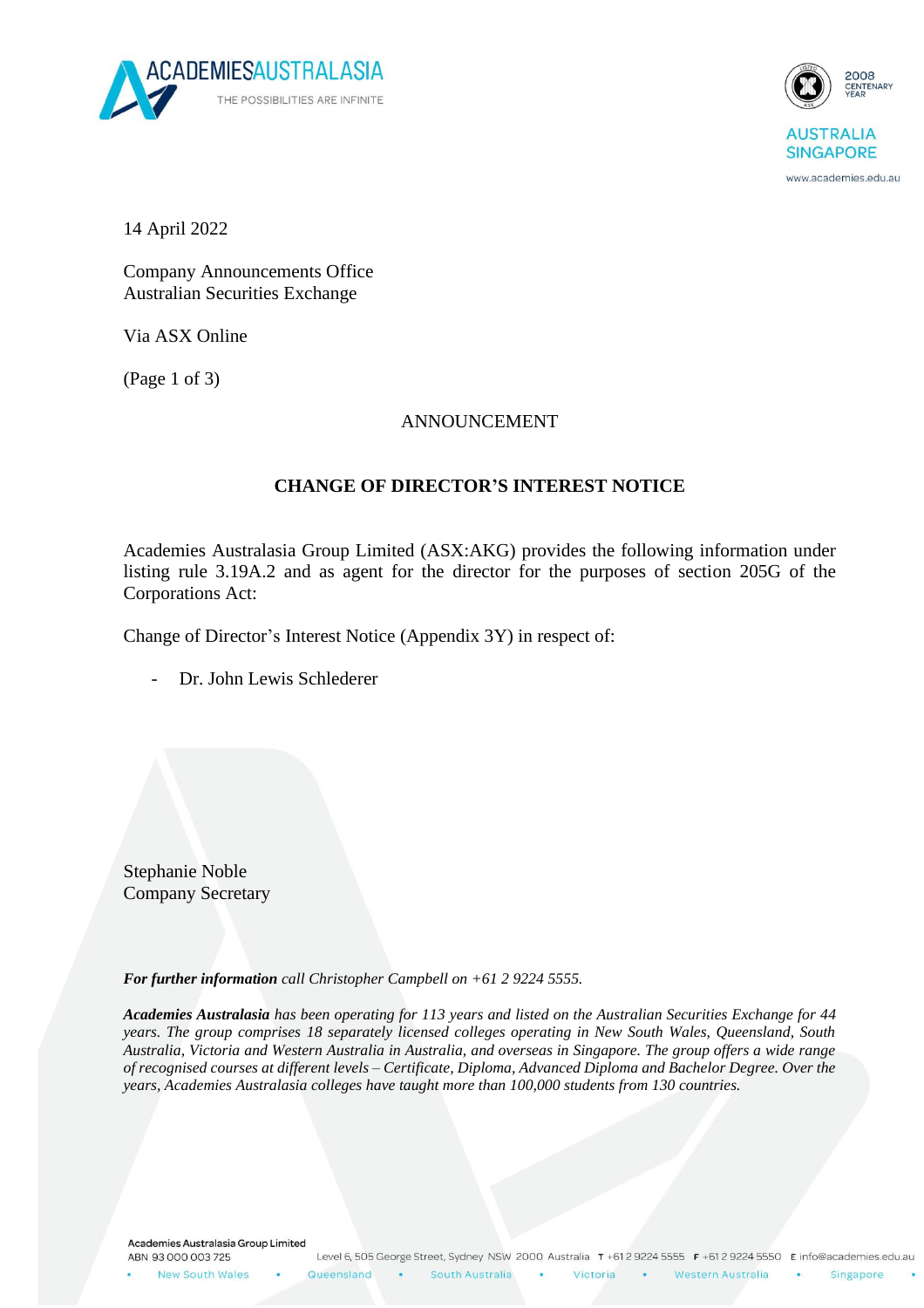*Rule 3.19A.2*

# **Appendix 3Y**

# **Change of Director's Interest Notice**

*Information or documents not available now must be given to ASX as soon as available. Information and documents given to ASX become ASX's property and may be made public.*

Introduced 30/09/01 Amended 01/01/11

|                    | Name of entity ACADEMIES AUSTRALASIA GROUP LIMITED |
|--------------------|----------------------------------------------------|
| ABN 93 000 003 725 |                                                    |

We (the entity) give ASX the following information under listing rule 3.19A.2 and as agent for the director for the purposes of section 205G of the Corporations Act.

| Name of Director    | JOHN LEWIS SCHLEDERER |
|---------------------|-----------------------|
| Date of last notice | 06/04/2022            |

#### **Part 1 - Change of director's relevant interests in securities**

*In the case of a trust, this includes interests in the trust made available by the responsible entity of the trust*

Note: In the case of a company, interests which come within paragraph (i) of the definition of "notifiable interest of a director" should be disclosed in this part.

| Direct or indirect interest                                                                                                                         |                                                                                                                                                                              |            |
|-----------------------------------------------------------------------------------------------------------------------------------------------------|------------------------------------------------------------------------------------------------------------------------------------------------------------------------------|------------|
|                                                                                                                                                     | <b>INDIRECT</b>                                                                                                                                                              |            |
| Nature of indirect interest<br>(including registered holder)<br>Note: Provide details of the circumstances giving rise to the relevant<br>interest. | <b>DIRECTOR</b><br>SCHLEDERER PTY LTD <j&b<br>J&amp;B —<br/><b>SCHLEDERER SUPER A/C&gt;</b><br/>SCHLEDERER NOMINEES PTY LTD <jls<br><b>FAMILY ACCOUNT)</b></jls<br></j&b<br> |            |
| Date of change                                                                                                                                      | 11/04/2022 and 12/04/2022                                                                                                                                                    |            |
| No. of securities held prior to change                                                                                                              | <b>INDIRECT</b>                                                                                                                                                              | 13,100,000 |
| <b>Class</b>                                                                                                                                        | ORDINARY SHARES                                                                                                                                                              |            |
| Number acquired                                                                                                                                     | 251,912                                                                                                                                                                      |            |
| <b>Number disposed</b>                                                                                                                              | <b>NIL</b>                                                                                                                                                                   |            |
| <b>Value/Consideration</b><br>Note: If consideration is non-cash, provide details and estimated<br>valuation                                        | \$65,487.56                                                                                                                                                                  |            |

<sup>+</sup> See chapter 19 for defined terms.